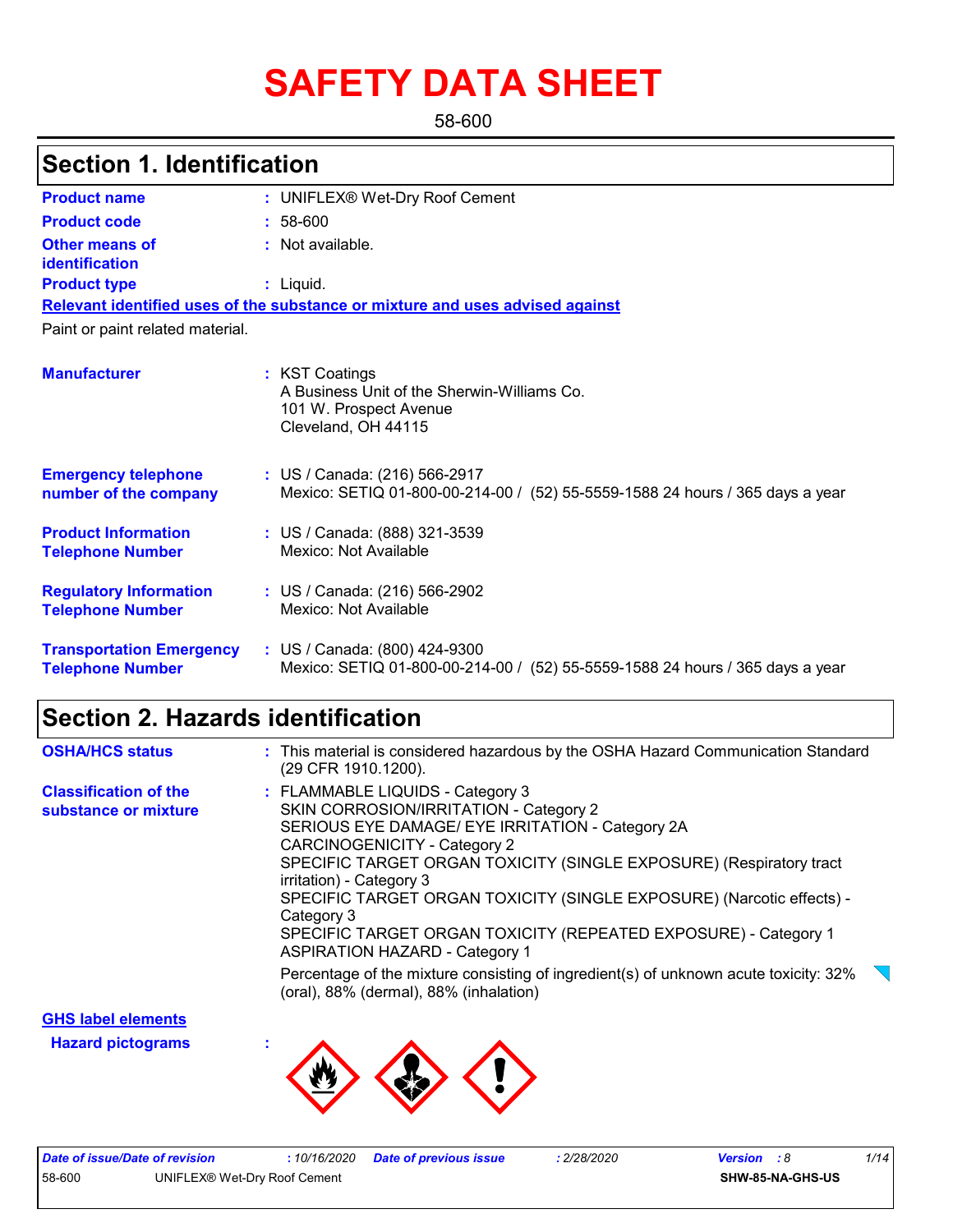### **Section 2. Hazards identification**

| <b>Signal word</b>                         | : Danger                                                                                                                                                                                                                                                                                                                                                                                                                                                                                                                                                                                                                                                                                       |
|--------------------------------------------|------------------------------------------------------------------------------------------------------------------------------------------------------------------------------------------------------------------------------------------------------------------------------------------------------------------------------------------------------------------------------------------------------------------------------------------------------------------------------------------------------------------------------------------------------------------------------------------------------------------------------------------------------------------------------------------------|
| <b>Hazard statements</b>                   | : Flammable liquid and vapor.                                                                                                                                                                                                                                                                                                                                                                                                                                                                                                                                                                                                                                                                  |
|                                            | May be fatal if swallowed and enters airways.                                                                                                                                                                                                                                                                                                                                                                                                                                                                                                                                                                                                                                                  |
|                                            | Causes skin irritation.                                                                                                                                                                                                                                                                                                                                                                                                                                                                                                                                                                                                                                                                        |
|                                            | Causes serious eye irritation.                                                                                                                                                                                                                                                                                                                                                                                                                                                                                                                                                                                                                                                                 |
|                                            | May cause respiratory irritation.                                                                                                                                                                                                                                                                                                                                                                                                                                                                                                                                                                                                                                                              |
|                                            | May cause drowsiness or dizziness.                                                                                                                                                                                                                                                                                                                                                                                                                                                                                                                                                                                                                                                             |
|                                            | Suspected of causing cancer.                                                                                                                                                                                                                                                                                                                                                                                                                                                                                                                                                                                                                                                                   |
|                                            | Causes damage to organs through prolonged or repeated exposure.                                                                                                                                                                                                                                                                                                                                                                                                                                                                                                                                                                                                                                |
| <b>Precautionary statements</b>            |                                                                                                                                                                                                                                                                                                                                                                                                                                                                                                                                                                                                                                                                                                |
| <b>Prevention</b>                          | : Obtain special instructions before use. Do not handle until all safety precautions have $\setminus$<br>been read and understood. Wear protective gloves, protective clothing and eye or face<br>protection. Keep away from heat, hot surfaces, sparks, open flames and other ignition<br>sources. No smoking. Use explosion-proof electrical, ventilating or lighting equipment.<br>Use non-sparking tools. Take action to prevent static discharges. Use only outdoors or<br>in a well-ventilated area. Do not breathe vapor. Do not eat, drink or smoke when using<br>this product. Wash thoroughly after handling.                                                                        |
| <b>Response</b>                            | : IF exposed or concerned: Get medical advice or attention. IF INHALED: Remove<br>person to fresh air and keep comfortable for breathing. Call a POISON CENTER or<br>doctor if you feel unwell. IF SWALLOWED: Immediately call a POISON CENTER or<br>doctor. Do NOT induce vomiting. IF ON SKIN (or hair): Take off immediately all<br>contaminated clothing. Rinse skin with water. IF ON SKIN: Wash with plenty of water.<br>If skin irritation occurs: Get medical advice or attention. IF IN EYES: Rinse cautiously<br>with water for several minutes. Remove contact lenses, if present and easy to do.<br>Continue rinsing. If eye irritation persists: Get medical advice or attention. |
| <b>Storage</b>                             | : Store locked up. Store in a well-ventilated place. Keep container tightly closed. Keep<br>cool.                                                                                                                                                                                                                                                                                                                                                                                                                                                                                                                                                                                              |
| <b>Disposal</b>                            | : Dispose of contents and container in accordance with all local, regional, national and<br>international regulations.                                                                                                                                                                                                                                                                                                                                                                                                                                                                                                                                                                         |
| <b>Supplemental label</b><br>elements      | DELAYED EFFECTS FROM LONG TERM OVEREXPOSURE. Contains solvents which<br>can cause permanent brain and nervous system damage. Intentional misuse by<br>deliberately concentrating and inhaling the contents can be harmful or fatal. FOR<br><b>INDUSTRIAL USE ONLY.</b>                                                                                                                                                                                                                                                                                                                                                                                                                         |
|                                            | Please refer to the SDS for additional information. Keep out of reach of children. Do not<br>transfer contents to other containers for storage.                                                                                                                                                                                                                                                                                                                                                                                                                                                                                                                                                |
| <b>Hazards not otherwise</b><br>classified | : None known.                                                                                                                                                                                                                                                                                                                                                                                                                                                                                                                                                                                                                                                                                  |

## **Section 3. Composition/information on ingredients**

| Substance/mixture     | : Mixture        |
|-----------------------|------------------|
| <b>Other means of</b> | : Not available. |
| <i>identification</i> |                  |

#### **CAS number/other identifiers**

| <b>Ingredient name</b>             | $\%$ by weight | <b>CAS number</b> |
|------------------------------------|----------------|-------------------|
| Asphalt (Petroleum)                | I≥50 - ≤75     | 8052-42-4         |
| Med. Aliphatic Hydrocarbon Solvent | I≥25 - ≤50     | 64742-88-7        |
| Attapulgite Clay                   | l≤10           | 12174-11-7        |
| Amorphous Silica                   | $≤10$          | 7631-86-9         |
| Cellulose                          | $\leq 10$      | 9004-34-6         |
| <b>Amine Salt</b>                  | l<3            | 28701-67-9        |

Any concentration shown as a range is to protect confidentiality or is due to batch variation.

| Date of issue/Date of revision |                              |  | 2/28/2020 | <b>Version</b> : 8 |                         | 2/14 |  |
|--------------------------------|------------------------------|--|-----------|--------------------|-------------------------|------|--|
| 58-600                         | UNIFLEX® Wet-Drv Roof Cement |  |           |                    | <b>SHW-85-NA-GHS-US</b> |      |  |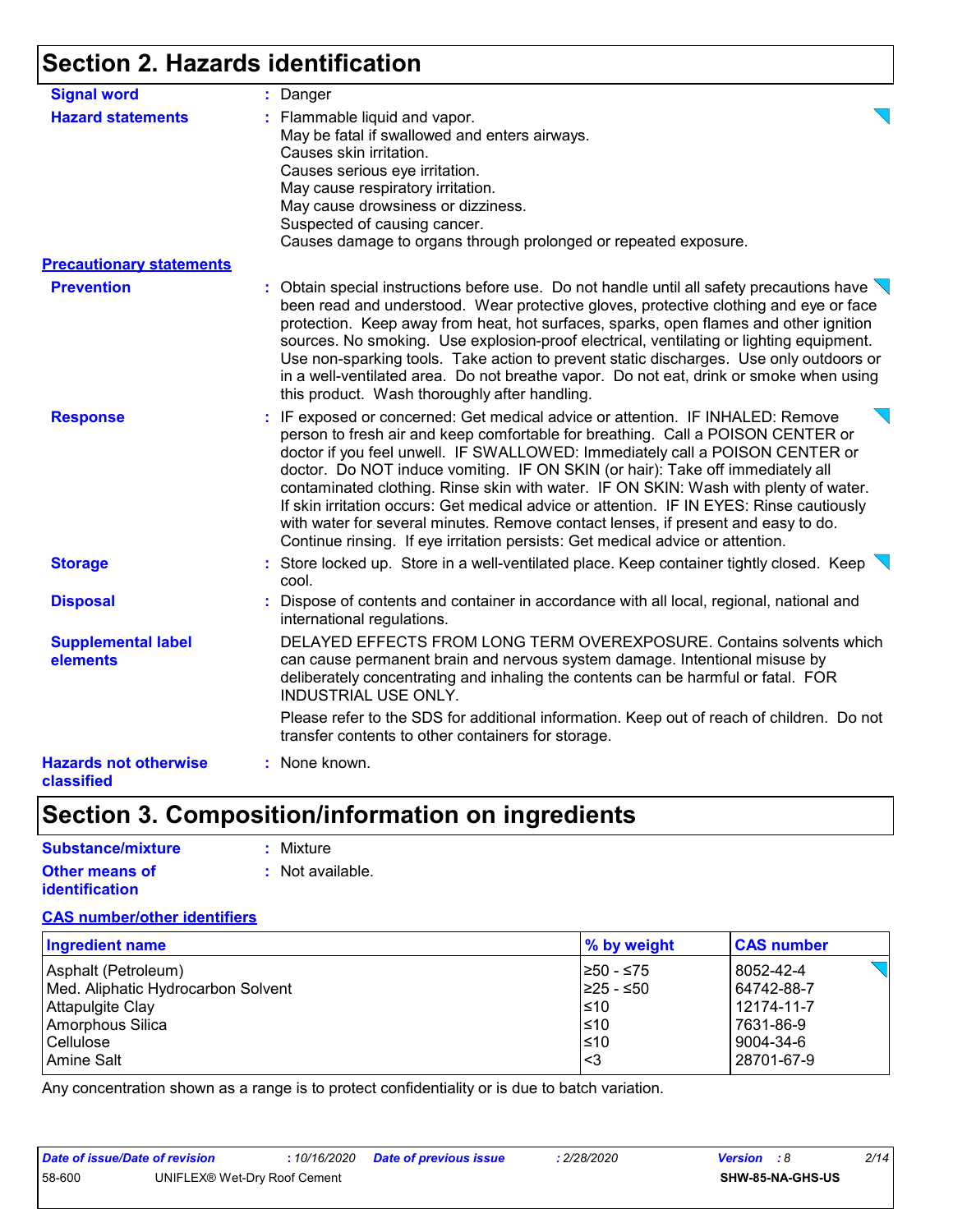### **Section 3. Composition/information on ingredients**

**There are no additional ingredients present which, within the current knowledge of the supplier and in the concentrations applicable, are classified as hazardous to health and hence require reporting in this section.**

**Occupational exposure limits, if available, are listed in Section 8.**

|                     | <b>Section 4. First aid measures</b>                                                                                                                                                                                                                                                                                                                                                                                                                                                                                                                                                                                                                                                                                                                                                                                                                                                                           |
|---------------------|----------------------------------------------------------------------------------------------------------------------------------------------------------------------------------------------------------------------------------------------------------------------------------------------------------------------------------------------------------------------------------------------------------------------------------------------------------------------------------------------------------------------------------------------------------------------------------------------------------------------------------------------------------------------------------------------------------------------------------------------------------------------------------------------------------------------------------------------------------------------------------------------------------------|
|                     | <b>Description of necessary first aid measures</b>                                                                                                                                                                                                                                                                                                                                                                                                                                                                                                                                                                                                                                                                                                                                                                                                                                                             |
| <b>Eye contact</b>  | : Immediately flush eyes with plenty of water, occasionally lifting the upper and lower<br>eyelids. Check for and remove any contact lenses. Continue to rinse for at least 10<br>minutes. Get medical attention.                                                                                                                                                                                                                                                                                                                                                                                                                                                                                                                                                                                                                                                                                              |
| <b>Inhalation</b>   | : Remove victim to fresh air and keep at rest in a position comfortable for breathing. If it<br>is suspected that fumes are still present, the rescuer should wear an appropriate mask<br>or self-contained breathing apparatus. If not breathing, if breathing is irregular or if<br>respiratory arrest occurs, provide artificial respiration or oxygen by trained personnel. It<br>may be dangerous to the person providing aid to give mouth-to-mouth resuscitation.<br>Get medical attention. If necessary, call a poison center or physician. If unconscious,<br>place in recovery position and get medical attention immediately. Maintain an open<br>airway. Loosen tight clothing such as a collar, tie, belt or waistband. In case of<br>inhalation of decomposition products in a fire, symptoms may be delayed. The exposed<br>person may need to be kept under medical surveillance for 48 hours. |
| <b>Skin contact</b> | : Flush contaminated skin with plenty of water. Remove contaminated clothing and<br>shoes. Continue to rinse for at least 10 minutes. Get medical attention. Wash clothing<br>before reuse. Clean shoes thoroughly before reuse.                                                                                                                                                                                                                                                                                                                                                                                                                                                                                                                                                                                                                                                                               |
| <b>Ingestion</b>    | : Get medical attention immediately. Call a poison center or physician. Wash out mouth<br>with water. Remove dentures if any. Remove victim to fresh air and keep at rest in a<br>position comfortable for breathing. If material has been swallowed and the exposed<br>person is conscious, give small quantities of water to drink. Stop if the exposed person<br>feels sick as vomiting may be dangerous. Aspiration hazard if swallowed. Can enter<br>lungs and cause damage. Do not induce vomiting. If vomiting occurs, the head should<br>be kept low so that vomit does not enter the lungs. Never give anything by mouth to an<br>unconscious person. If unconscious, place in recovery position and get medical<br>attention immediately. Maintain an open airway. Loosen tight clothing such as a collar,                                                                                           |

tie, belt or waistband.

|                                |                                       | Most important symptoms/effects, acute and delayed                                                                                                                     |
|--------------------------------|---------------------------------------|------------------------------------------------------------------------------------------------------------------------------------------------------------------------|
|                                | <b>Potential acute health effects</b> |                                                                                                                                                                        |
| <b>Eye contact</b>             |                                       | : Causes serious eye irritation.                                                                                                                                       |
| <b>Inhalation</b>              |                                       | : Can cause central nervous system (CNS) depression. May cause drowsiness or<br>dizziness. May cause respiratory irritation.                                           |
| <b>Skin contact</b>            |                                       | : Causes skin irritation.                                                                                                                                              |
| <b>Ingestion</b>               |                                       | : Can cause central nervous system (CNS) depression. May be fatal if swallowed and<br>enters airways.                                                                  |
|                                | <b>Over-exposure signs/symptoms</b>   |                                                                                                                                                                        |
| <b>Eye contact</b>             |                                       | : Adverse symptoms may include the following:<br>pain or irritation<br>watering<br>redness                                                                             |
| <b>Inhalation</b>              |                                       | : Adverse symptoms may include the following:<br>respiratory tract irritation<br>coughing<br>nausea or vomiting<br>headache<br>drowsiness/fatigue<br>dizziness/vertigo |
| Date of issue/Date of revision |                                       | 3/14<br>:10/16/2020<br><b>Version</b> : 8<br><b>Date of previous issue</b><br>: 2/28/2020                                                                              |
| 58-600                         | UNIFLEX® Wet-Dry Roof Cement          | SHW-85-NA-GHS-US                                                                                                                                                       |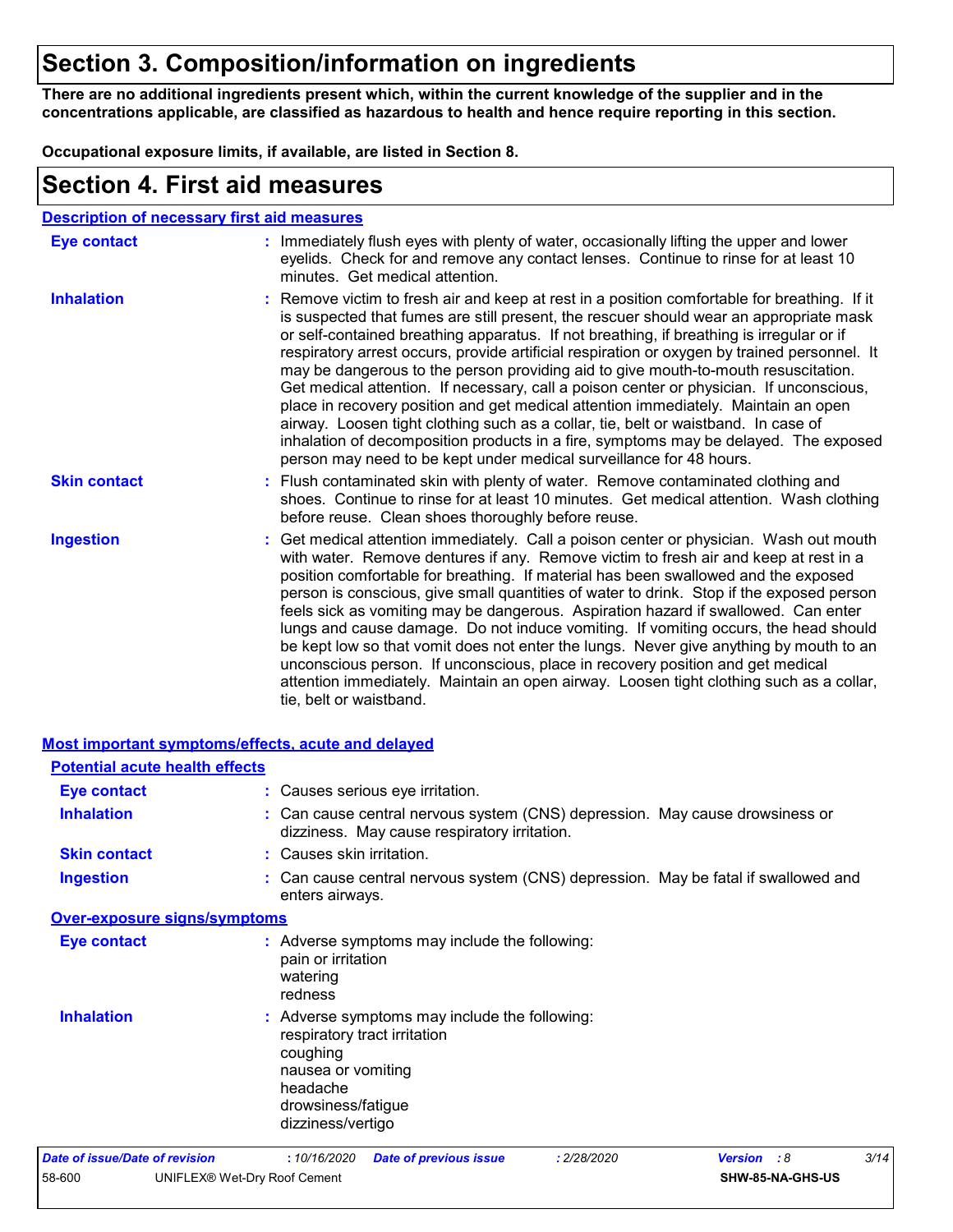### **Section 4. First aid measures**

|                            | unconsciousness                                                                                                                                                          |  |
|----------------------------|--------------------------------------------------------------------------------------------------------------------------------------------------------------------------|--|
| <b>Skin contact</b>        | : Adverse symptoms may include the following:<br>irritation<br>redness                                                                                                   |  |
| <b>Ingestion</b>           | : Adverse symptoms may include the following:<br>nausea or vomiting                                                                                                      |  |
|                            | Indication of immediate medical attention and special treatment needed, if necessary                                                                                     |  |
| <b>Notes to physician</b>  | : In case of inhalation of decomposition products in a fire, symptoms may be delayed.<br>The exposed person may need to be kept under medical surveillance for 48 hours. |  |
|                            |                                                                                                                                                                          |  |
| <b>Specific treatments</b> | : No specific treatment.                                                                                                                                                 |  |

**See toxicological information (Section 11)**

### **Section 5. Fire-fighting measures**

| <b>Extinguishing media</b>                               |                                                                                                                                                                                                                                                                                                                                                                                                                          |
|----------------------------------------------------------|--------------------------------------------------------------------------------------------------------------------------------------------------------------------------------------------------------------------------------------------------------------------------------------------------------------------------------------------------------------------------------------------------------------------------|
| <b>Suitable extinguishing</b><br>media                   | : Use dry chemical, $CO2$ , water spray (fog) or foam.                                                                                                                                                                                                                                                                                                                                                                   |
| <b>Unsuitable extinguishing</b><br>media                 | : Do not use water jet.                                                                                                                                                                                                                                                                                                                                                                                                  |
| <b>Specific hazards arising</b><br>from the chemical     | : Flammable liquid and vapor. Runoff to sewer may create fire or explosion hazard. In a<br>fire or if heated, a pressure increase will occur and the container may burst, with the risk<br>of a subsequent explosion. The vapor/gas is heavier than air and will spread along the<br>ground. Vapors may accumulate in low or confined areas or travel a considerable<br>distance to a source of ignition and flash back. |
| <b>Hazardous thermal</b><br>decomposition products       | Decomposition products may include the following materials:<br>carbon dioxide<br>carbon monoxide<br>nitrogen oxides<br>metal oxide/oxides                                                                                                                                                                                                                                                                                |
| <b>Special protective actions</b><br>for fire-fighters   | : Promptly isolate the scene by removing all persons from the vicinity of the incident if<br>there is a fire. No action shall be taken involving any personal risk or without suitable<br>training. Move containers from fire area if this can be done without risk. Use water<br>spray to keep fire-exposed containers cool.                                                                                            |
| <b>Special protective</b><br>equipment for fire-fighters | Fire-fighters should wear appropriate protective equipment and self-contained breathing<br>apparatus (SCBA) with a full face-piece operated in positive pressure mode.                                                                                                                                                                                                                                                   |

### **Section 6. Accidental release measures**

**Personal precautions, protective equipment and emergency procedures**

| <b>For non-emergency</b><br>personnel | : No action shall be taken involving any personal risk or without suitable training.<br>Evacuate surrounding areas. Keep unnecessary and unprotected personnel from<br>entering. Do not touch or walk through spilled material. Shut off all ignition sources.<br>No flares, smoking or flames in hazard area. Avoid breathing vapor or mist. Provide<br>adequate ventilation. Wear appropriate respirator when ventilation is inadequate. Put<br>on appropriate personal protective equipment. |
|---------------------------------------|-------------------------------------------------------------------------------------------------------------------------------------------------------------------------------------------------------------------------------------------------------------------------------------------------------------------------------------------------------------------------------------------------------------------------------------------------------------------------------------------------|
|                                       |                                                                                                                                                                                                                                                                                                                                                                                                                                                                                                 |

| Date of issue/Date of revision |                              | : 10/16/2020 Date of previous issue | 2/28/2020 | <b>Version</b> : 8 |                  | 4/14 |
|--------------------------------|------------------------------|-------------------------------------|-----------|--------------------|------------------|------|
| 58-600                         | UNIFLEX® Wet-Dry Roof Cement |                                     |           |                    | SHW-85-NA-GHS-US |      |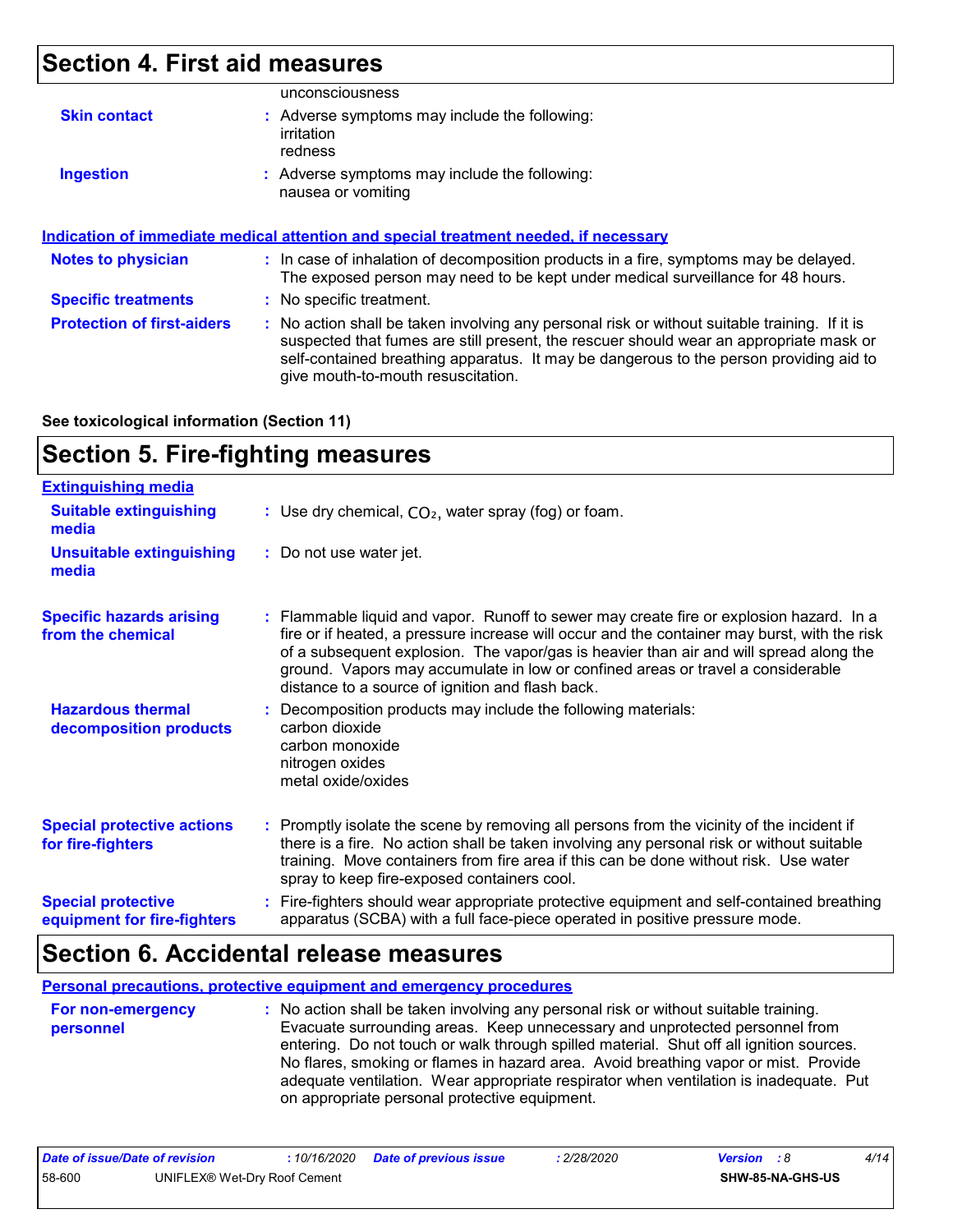### **Section 6. Accidental release measures**

| <b>For emergency responders</b>                              | If specialized clothing is required to deal with the spillage, take note of any information in<br>÷.<br>Section 8 on suitable and unsuitable materials. See also the information in "For non-<br>emergency personnel".                                                                                                                                                                                                                                                                                                                                                                                                                                                                                                                                               |
|--------------------------------------------------------------|----------------------------------------------------------------------------------------------------------------------------------------------------------------------------------------------------------------------------------------------------------------------------------------------------------------------------------------------------------------------------------------------------------------------------------------------------------------------------------------------------------------------------------------------------------------------------------------------------------------------------------------------------------------------------------------------------------------------------------------------------------------------|
| <b>Environmental precautions</b>                             | : Avoid dispersal of spilled material and runoff and contact with soil, waterways, drains<br>and sewers. Inform the relevant authorities if the product has caused environmental<br>pollution (sewers, waterways, soil or air).                                                                                                                                                                                                                                                                                                                                                                                                                                                                                                                                      |
| <b>Methods and materials for containment and cleaning up</b> |                                                                                                                                                                                                                                                                                                                                                                                                                                                                                                                                                                                                                                                                                                                                                                      |
| <b>Small spill</b>                                           | : Stop leak if without risk. Move containers from spill area. Use spark-proof tools and<br>explosion-proof equipment. Dilute with water and mop up if water-soluble. Alternatively,<br>or if water-insoluble, absorb with an inert dry material and place in an appropriate waste<br>disposal container. Dispose of via a licensed waste disposal contractor.                                                                                                                                                                                                                                                                                                                                                                                                        |
| <b>Large spill</b>                                           | : Stop leak if without risk. Move containers from spill area. Use spark-proof tools and<br>explosion-proof equipment. Approach release from upwind. Prevent entry into sewers,<br>water courses, basements or confined areas. Wash spillages into an effluent treatment<br>plant or proceed as follows. Contain and collect spillage with non-combustible,<br>absorbent material e.g. sand, earth, vermiculite or diatomaceous earth and place in<br>container for disposal according to local regulations (see Section 13). Dispose of via a<br>licensed waste disposal contractor. Contaminated absorbent material may pose the<br>same hazard as the spilled product. Note: see Section 1 for emergency contact<br>information and Section 13 for waste disposal. |

### **Section 7. Handling and storage**

#### **Precautions for safe handling**

| <b>Protective measures</b>                                                       | : Put on appropriate personal protective equipment (see Section 8). Avoid exposure -<br>obtain special instructions before use. Do not handle until all safety precautions have<br>been read and understood. Do not get in eyes or on skin or clothing. Do not breathe<br>vapor or mist. Do not swallow. Use only with adequate ventilation. Wear appropriate<br>respirator when ventilation is inadequate. Do not enter storage areas and confined<br>spaces unless adequately ventilated. Keep in the original container or an approved<br>alternative made from a compatible material, kept tightly closed when not in use. Store<br>and use away from heat, sparks, open flame or any other ignition source. Use<br>explosion-proof electrical (ventilating, lighting and material handling) equipment. Use<br>only non-sparking tools. Take precautionary measures against electrostatic discharges.<br>Empty containers retain product residue and can be hazardous. Do not reuse container. |
|----------------------------------------------------------------------------------|----------------------------------------------------------------------------------------------------------------------------------------------------------------------------------------------------------------------------------------------------------------------------------------------------------------------------------------------------------------------------------------------------------------------------------------------------------------------------------------------------------------------------------------------------------------------------------------------------------------------------------------------------------------------------------------------------------------------------------------------------------------------------------------------------------------------------------------------------------------------------------------------------------------------------------------------------------------------------------------------------|
| <b>Advice on general</b><br>occupational hygiene                                 | : Eating, drinking and smoking should be prohibited in areas where this material is<br>handled, stored and processed. Workers should wash hands and face before eating,<br>drinking and smoking. Remove contaminated clothing and protective equipment before<br>entering eating areas. See also Section 8 for additional information on hygiene<br>measures.                                                                                                                                                                                                                                                                                                                                                                                                                                                                                                                                                                                                                                      |
| <b>Conditions for safe storage,</b><br>including any<br><b>incompatibilities</b> | Store in accordance with local regulations. Store in a segregated and approved area.<br>Store in original container protected from direct sunlight in a dry, cool and well-ventilated<br>area, away from incompatible materials (see Section 10) and food and drink. Store<br>locked up. Eliminate all ignition sources. Separate from oxidizing materials. Keep<br>container tightly closed and sealed until ready for use. Containers that have been<br>opened must be carefully resealed and kept upright to prevent leakage. Do not store in<br>unlabeled containers. Use appropriate containment to avoid environmental<br>contamination. See Section 10 for incompatible materials before handling or use.                                                                                                                                                                                                                                                                                   |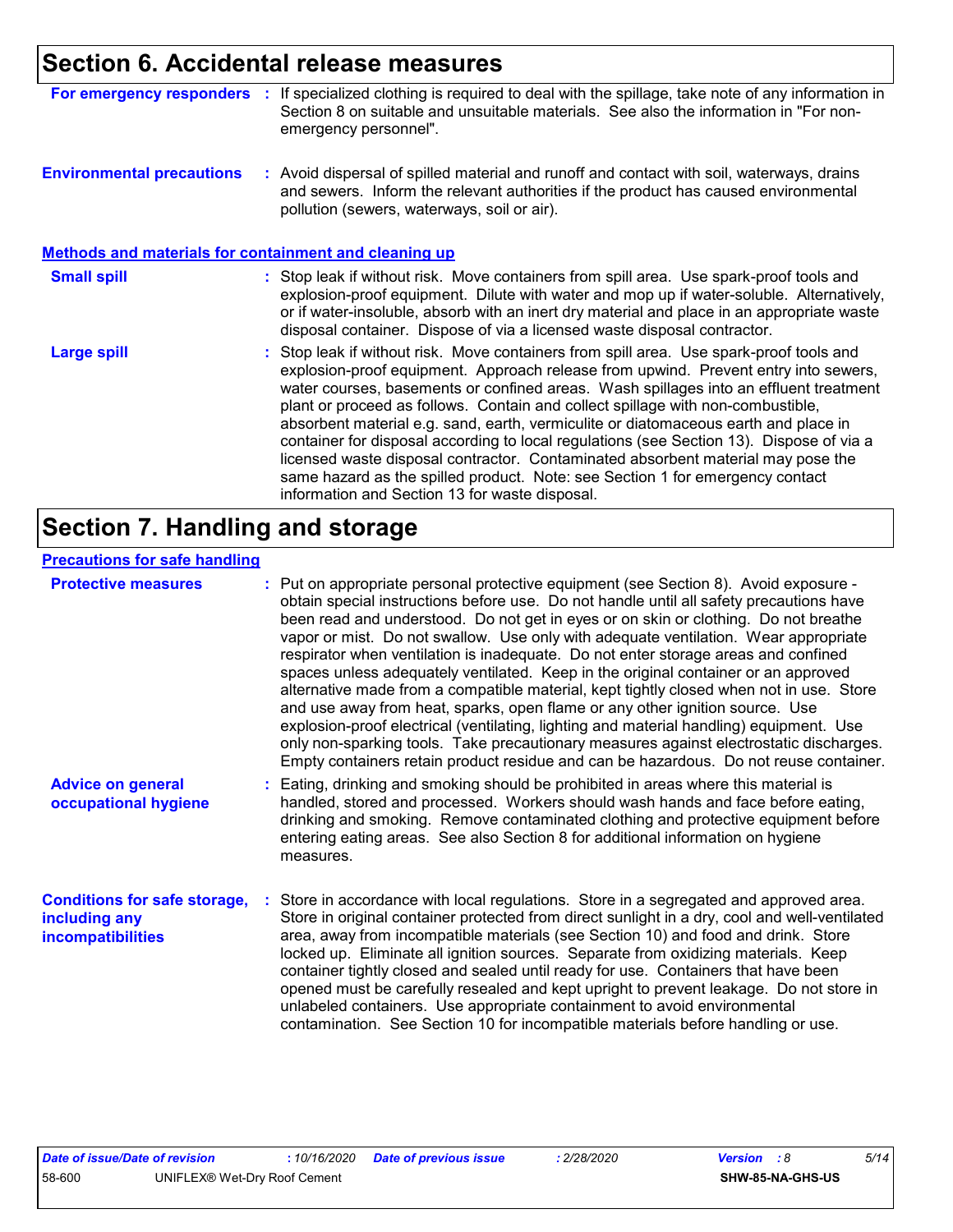### **Section 8. Exposure controls/personal protection**

#### **Control parameters**

**Occupational exposure limits (OSHA United States)**

| <b>Ingredient name</b>             | CAS#       | <b>Exposure limits</b>                                                                                                                                                                                                                                                                                                                                                                              |
|------------------------------------|------------|-----------------------------------------------------------------------------------------------------------------------------------------------------------------------------------------------------------------------------------------------------------------------------------------------------------------------------------------------------------------------------------------------------|
| Asphalt (Petroleum)                | 8052-42-4  | NIOSH REL (United States, 10/2016).<br>CEIL: 5 mg/m <sup>3</sup> 15 minutes. Form: Fume<br>ACGIH TLV (United States, 3/2020).<br>TWA: 0.5 mg/m <sup>3</sup> , (as benzene soluble<br>aerosol) 8 hours. Form: Inhalable fraction                                                                                                                                                                     |
| Med. Aliphatic Hydrocarbon Solvent | 64742-88-7 | OSHA PEL (United States, 5/2018).<br>TWA: 100 ppm 8 hours.<br>TWA: $400 \text{ mg/m}^3$ 8 hours.                                                                                                                                                                                                                                                                                                    |
| <b>Attapulgite Clay</b>            | 12174-11-7 | None.                                                                                                                                                                                                                                                                                                                                                                                               |
| Amorphous Silica                   | 7631-86-9  | NIOSH REL (United States, 10/2016).<br>TWA: 6 mg/m $3$ 10 hours.                                                                                                                                                                                                                                                                                                                                    |
| Cellulose                          | 9004-34-6  | NIOSH REL (United States, 10/2016).<br>TWA: 5 mg/m <sup>3</sup> 10 hours. Form: Respirable<br>fraction<br>TWA: 10 mg/m <sup>3</sup> 10 hours. Form: Total<br>ACGIH TLV (United States, 3/2020).<br>TWA: 10 mg/m <sup>3</sup> 8 hours.<br>OSHA PEL (United States, 5/2018).<br>TWA: 5 mg/m <sup>3</sup> 8 hours. Form: Respirable<br>fraction<br>TWA: 15 mg/m <sup>3</sup> 8 hours. Form: Total dust |
| Amine Salt                         | 28701-67-9 | None.                                                                                                                                                                                                                                                                                                                                                                                               |

#### **Occupational exposure limits (Canada)**

| <b>Ingredient name</b>                              | CAS#       | <b>Exposure limits</b>                                                                                                                                                                                                                                                                                      |
|-----------------------------------------------------|------------|-------------------------------------------------------------------------------------------------------------------------------------------------------------------------------------------------------------------------------------------------------------------------------------------------------------|
| Medium aliphatic solvent naphtha (petroleum) C9-C12 | 64742-88-7 | CA Ontario Provincial (Canada, 6/2019).<br>TWA: 525 mg/m <sup>3</sup> 8 hours.                                                                                                                                                                                                                              |
| Fibres-Natural Mineral Fibres, Attapulgite          | 12174-11-7 | CA Quebec Provincial (Canada, 7/2019).<br>TWAEV: 1 f/cc 8 hours. Form: RESPIRABLE<br>FIBRES (other than respirable asbestos fibres)<br>: Objects, other than respirable asbestos<br>fibres, longer than 5 µm, having a diameter of<br>less than 3 um and a ratio of length to<br>diameter of more than 3:1. |

### **Occupational exposure limits (Mexico)**

|       | CAS# | <b>Exposure limits</b> |
|-------|------|------------------------|
| None. |      |                        |

| <b>Appropriate engineering</b><br><b>controls</b> | : Use only with adequate ventilation. Use process enclosures, local exhaust ventilation or<br>other engineering controls to keep worker exposure to airborne contaminants below any<br>recommended or statutory limits. The engineering controls also need to keep gas,<br>vapor or dust concentrations below any lower explosive limits. Use explosion-proof<br>ventilation equipment. |
|---------------------------------------------------|-----------------------------------------------------------------------------------------------------------------------------------------------------------------------------------------------------------------------------------------------------------------------------------------------------------------------------------------------------------------------------------------|
| <b>Environmental exposure</b><br><b>controls</b>  | : Emissions from ventilation or work process equipment should be checked to ensure<br>they comply with the requirements of environmental protection legislation. In some<br>cases, fume scrubbers, filters or engineering modifications to the process equipment<br>will be necessary to reduce emissions to acceptable levels.                                                         |

### **Individual protection measures**

| Date of issue/Date of revision |                              | : 10/16/2020 Date of previous issue | 2/28/2020 | <b>Version</b> : 8 |                         | 6/14 |
|--------------------------------|------------------------------|-------------------------------------|-----------|--------------------|-------------------------|------|
| 58-600                         | UNIFLEX® Wet-Dry Roof Cement |                                     |           |                    | <b>SHW-85-NA-GHS-US</b> |      |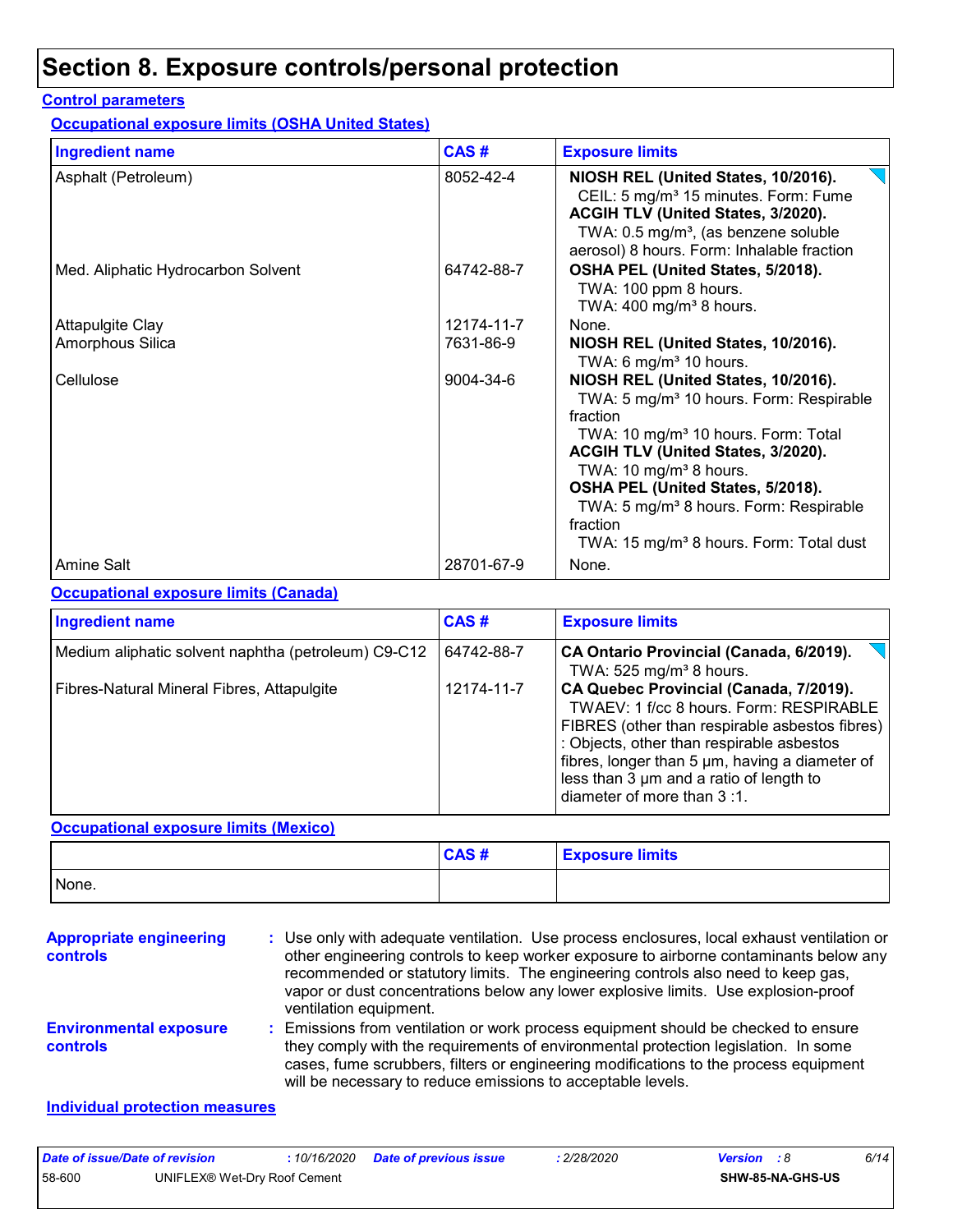### **Section 8. Exposure controls/personal protection**

| <b>Hygiene measures</b>       | : Wash hands, forearms and face thoroughly after handling chemical products, before<br>eating, smoking and using the lavatory and at the end of the working period.<br>Appropriate techniques should be used to remove potentially contaminated clothing.<br>Wash contaminated clothing before reusing. Ensure that eyewash stations and safety<br>showers are close to the workstation location.                                                                                                                                                                                                                      |
|-------------------------------|------------------------------------------------------------------------------------------------------------------------------------------------------------------------------------------------------------------------------------------------------------------------------------------------------------------------------------------------------------------------------------------------------------------------------------------------------------------------------------------------------------------------------------------------------------------------------------------------------------------------|
| <b>Eye/face protection</b>    | : Safety eyewear complying with an approved standard should be used when a risk<br>assessment indicates this is necessary to avoid exposure to liquid splashes, mists,<br>gases or dusts. If contact is possible, the following protection should be worn, unless<br>the assessment indicates a higher degree of protection: chemical splash goggles.                                                                                                                                                                                                                                                                  |
| <b>Skin protection</b>        |                                                                                                                                                                                                                                                                                                                                                                                                                                                                                                                                                                                                                        |
| <b>Hand protection</b>        | : Chemical-resistant, impervious gloves complying with an approved standard should be<br>worn at all times when handling chemical products if a risk assessment indicates this is<br>necessary. Considering the parameters specified by the glove manufacturer, check<br>during use that the gloves are still retaining their protective properties. It should be<br>noted that the time to breakthrough for any glove material may be different for different<br>glove manufacturers. In the case of mixtures, consisting of several substances, the<br>protection time of the gloves cannot be accurately estimated. |
| <b>Body protection</b>        | Personal protective equipment for the body should be selected based on the task being<br>t.<br>performed and the risks involved and should be approved by a specialist before<br>handling this product. When there is a risk of ignition from static electricity, wear anti-<br>static protective clothing. For the greatest protection from static discharges, clothing<br>should include anti-static overalls, boots and gloves.                                                                                                                                                                                     |
| <b>Other skin protection</b>  | : Appropriate footwear and any additional skin protection measures should be selected<br>based on the task being performed and the risks involved and should be approved by a<br>specialist before handling this product.                                                                                                                                                                                                                                                                                                                                                                                              |
| <b>Respiratory protection</b> | Based on the hazard and potential for exposure, select a respirator that meets the<br>÷.<br>appropriate standard or certification. Respirators must be used according to a<br>respiratory protection program to ensure proper fitting, training, and other important<br>aspects of use.                                                                                                                                                                                                                                                                                                                                |

## **Section 9. Physical and chemical properties**

| <b>Appearance</b>                                 |                                                                          |
|---------------------------------------------------|--------------------------------------------------------------------------|
| <b>Physical state</b>                             | $:$ Liquid.                                                              |
| <b>Color</b>                                      | : Not available.                                                         |
| Odor                                              | Not available.                                                           |
| <b>Odor threshold</b>                             | : Not available.                                                         |
| pH                                                | : 8                                                                      |
| <b>Melting point/freezing point</b>               | : Not available.                                                         |
| <b>Boiling point/boiling range</b>                | : $148^{\circ}$ C (298.4 $^{\circ}$ F)                                   |
| <b>Flash point</b>                                | : Closed cup: $38^{\circ}$ C (100.4 $^{\circ}$ F) [Tagliabue Closed Cup] |
| <b>Evaporation rate</b>                           | $\therefore$ 0.13 (butyl acetate = 1)                                    |
| <b>Flammability (solid, gas)</b>                  | : Not available.                                                         |
| Lower and upper explosive<br>(flammable) limits   | $:$ Lower: $1\%$<br>Upper: 6%                                            |
| <b>Vapor pressure</b>                             | : 0.17 kPa (1.27 mm Hg) [at 20°C]                                        |
| <b>Vapor density</b>                              | : $5$ [Air = 1]                                                          |
| <b>Relative density</b>                           | : 1.02                                                                   |
| <b>Solubility</b>                                 | $:$ Not available.                                                       |
| <b>Partition coefficient: n-</b><br>octanol/water | : Not available.                                                         |
| <b>Auto-ignition temperature</b>                  | : Not available.                                                         |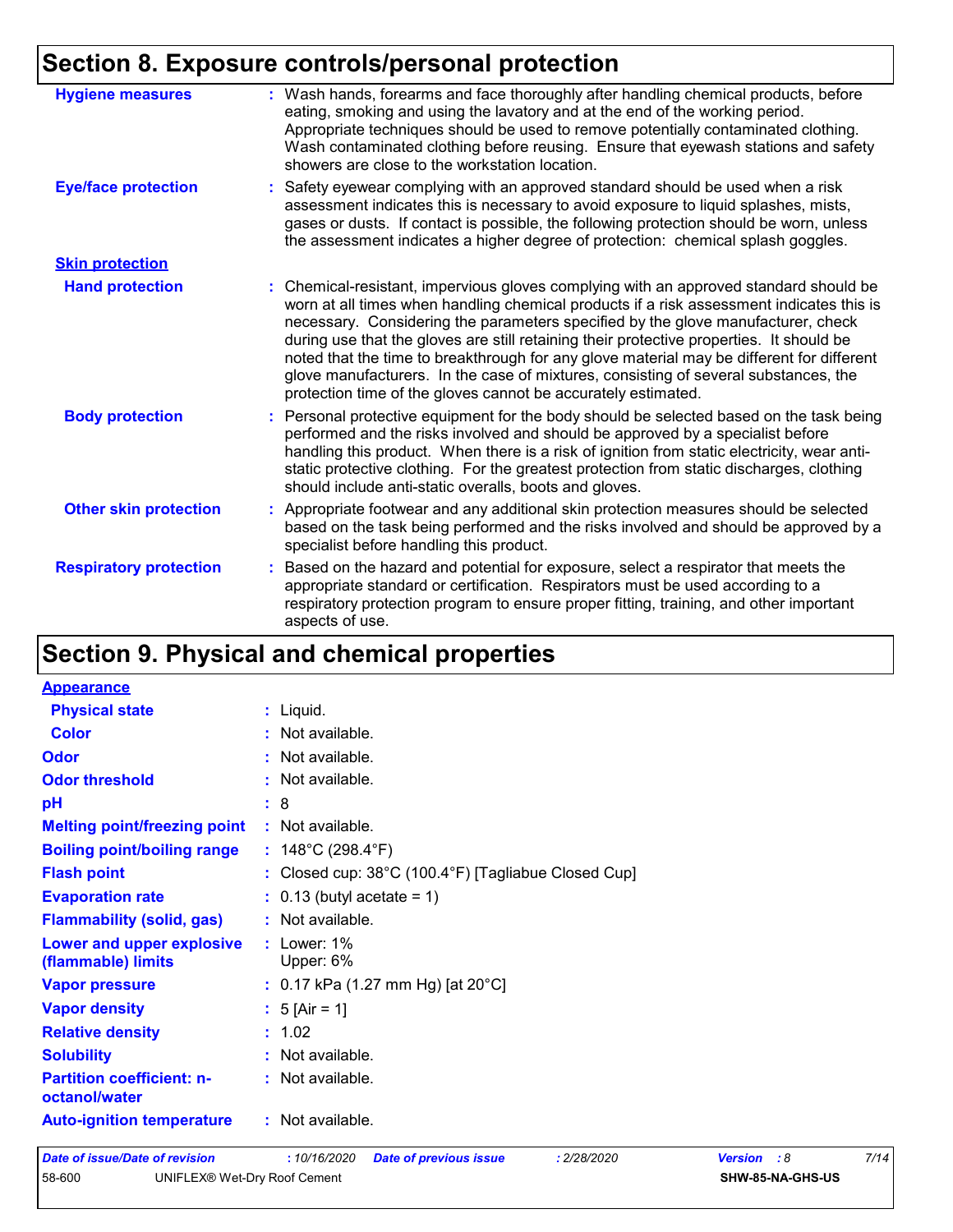### **Section 9. Physical and chemical properties**

| <b>Decomposition temperature</b> | : Not available.                                                  |
|----------------------------------|-------------------------------------------------------------------|
| <b>Viscosity</b>                 | : Kinematic (40°C (104°F)): <0.205 cm <sup>2</sup> /s (<20.5 cSt) |
| <b>Molecular weight</b>          | : Not applicable.                                                 |
| <b>Aerosol product</b>           |                                                                   |
| <b>Heat of combustion</b>        | : $23.222$ kJ/g                                                   |

### **Section 10. Stability and reactivity**

| <b>Reactivity</b>                                   | : No specific test data related to reactivity available for this product or its ingredients.                                                                                                                                               |  |
|-----------------------------------------------------|--------------------------------------------------------------------------------------------------------------------------------------------------------------------------------------------------------------------------------------------|--|
| <b>Chemical stability</b>                           | : The product is stable.                                                                                                                                                                                                                   |  |
| <b>Possibility of hazardous</b><br><b>reactions</b> | : Under normal conditions of storage and use, hazardous reactions will not occur.                                                                                                                                                          |  |
| <b>Conditions to avoid</b>                          | : Avoid all possible sources of ignition (spark or flame). Do not pressurize, cut, weld,<br>braze, solder, drill, grind or expose containers to heat or sources of ignition. Do not<br>allow vapor to accumulate in low or confined areas. |  |
| <b>Incompatible materials</b>                       | Reactive or incompatible with the following materials:<br>oxidizing materials                                                                                                                                                              |  |
| <b>Hazardous decomposition</b><br>products          | : Under normal conditions of storage and use, hazardous decomposition products should<br>not be produced.                                                                                                                                  |  |

### **Section 11. Toxicological information**

#### **Information on toxicological effects**

**Acute toxicity**

| <b>Product/ingredient name</b> | <b>Result</b> | <b>Species</b> | <b>Dose</b> | <b>Exposure</b> |
|--------------------------------|---------------|----------------|-------------|-----------------|
| Asphalt (Petroleum)            | LD50 Oral     | Rat            | -5000 mg/kg |                 |
| Cellulose                      | LD50 Oral     | Rat            | >5 g/kg     |                 |

#### **Irritation/Corrosion**

| <b>Product/ingredient name</b> | <b>Result</b>         | <b>Species</b> | <b>Score</b> | <b>Exposure</b> | <b>Observation</b> |
|--------------------------------|-----------------------|----------------|--------------|-----------------|--------------------|
| Amorphous Silica               | IEves - Mild irritant | Rabbit         |              | 24 hours 25     |                    |
|                                |                       |                |              | mg              |                    |

#### **Sensitization**

Not available.

#### **Mutagenicity**

Not available.

#### **Carcinogenicity**

Not available.

#### **Classification**

| <b>Product/ingredient name</b> | <b>OSHA</b> | <b>IARC</b> | <b>NTP</b> |
|--------------------------------|-------------|-------------|------------|
| Asphalt (Petroleum)            |             | 2B          |            |
| Attapulgite Clay               |             | 2Β          |            |
| Amorphous Silica               |             | З           |            |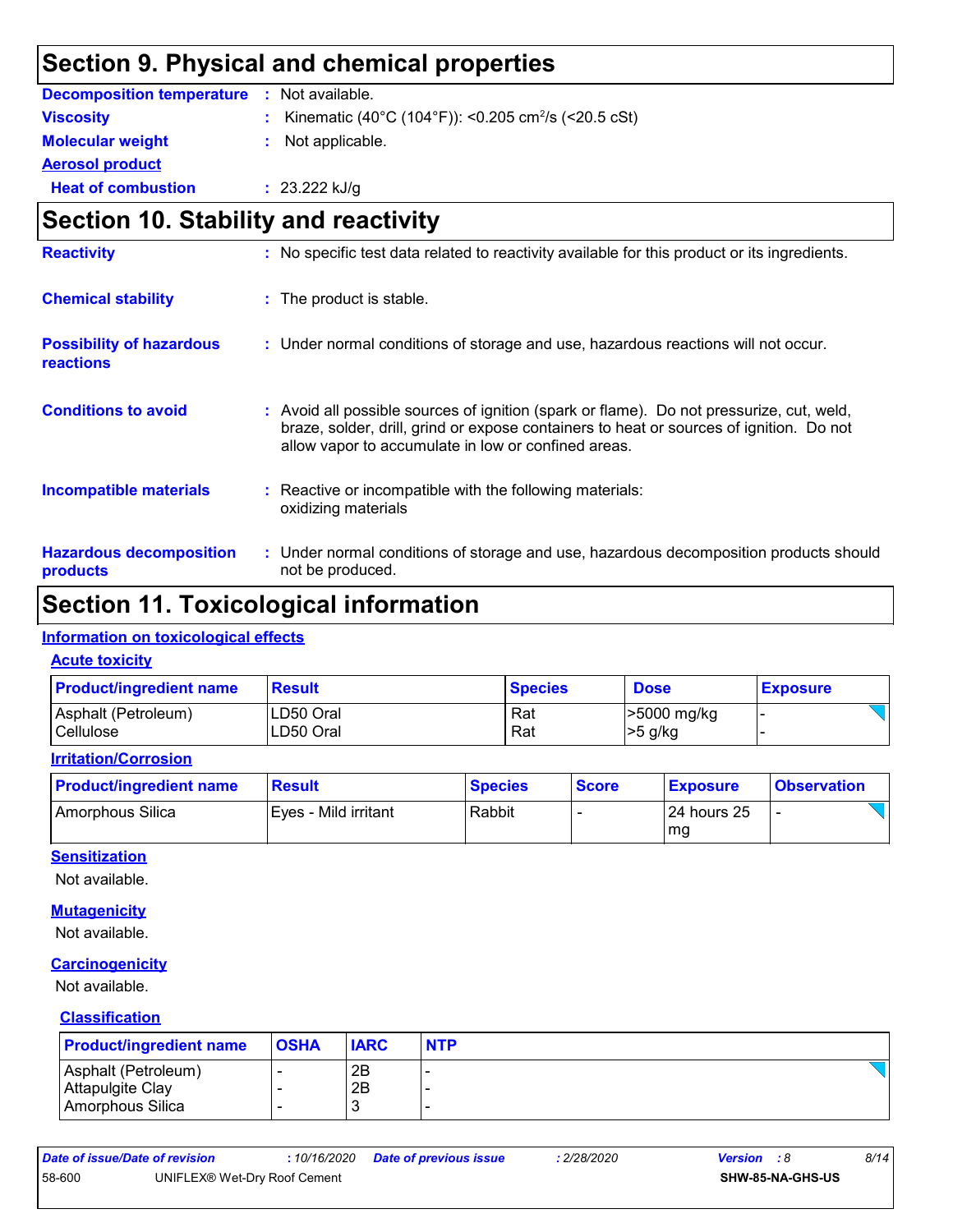### **Section 11. Toxicological information**

### **Reproductive toxicity**

Not available.

#### **Teratogenicity**

Not available.

#### **Specific target organ toxicity (single exposure)**

| <b>Name</b>                        | <b>Category</b> | <b>Route of</b><br>exposure | <b>Target organs</b>                     |  |
|------------------------------------|-----------------|-----------------------------|------------------------------------------|--|
| Med. Aliphatic Hydrocarbon Solvent | Category 3      |                             | Respiratory tract<br><b>l</b> irritation |  |
|                                    | Category 3      |                             | Narcotic effects                         |  |

#### **Specific target organ toxicity (repeated exposure)**

| <b>Name</b>                        | <b>Category</b> | <b>Route of</b><br><b>exposure</b> | <b>Target organs</b>     |
|------------------------------------|-----------------|------------------------------------|--------------------------|
| Med. Aliphatic Hydrocarbon Solvent | Category 1      |                                    | $\overline{\phantom{0}}$ |
| Aeniration hazard                  |                 |                                    |                          |

| <b>Rapitation nazaru</b>           |                                       |  |  |  |
|------------------------------------|---------------------------------------|--|--|--|
| <b>Name</b>                        | Result                                |  |  |  |
| Med. Aliphatic Hydrocarbon Solvent | <b>ASPIRATION HAZARD - Category 1</b> |  |  |  |

| <b>Information on the likely</b><br>routes of exposure | : Not available.                                                                                                                                                                          |
|--------------------------------------------------------|-------------------------------------------------------------------------------------------------------------------------------------------------------------------------------------------|
| <b>Potential acute health effects</b>                  |                                                                                                                                                                                           |
| <b>Eye contact</b>                                     | : Causes serious eye irritation.                                                                                                                                                          |
| <b>Inhalation</b>                                      | : Can cause central nervous system (CNS) depression. May cause drowsiness or<br>dizziness. May cause respiratory irritation.                                                              |
| <b>Skin contact</b>                                    | : Causes skin irritation.                                                                                                                                                                 |
| <b>Ingestion</b>                                       | : Can cause central nervous system (CNS) depression. May be fatal if swallowed and<br>enters airways.                                                                                     |
|                                                        | Symptoms related to the physical, chemical and toxicological characteristics                                                                                                              |
| Eye contact                                            | : Adverse symptoms may include the following:<br>pain or irritation<br>watering<br>redness                                                                                                |
| <b>Inhalation</b>                                      | : Adverse symptoms may include the following:<br>respiratory tract irritation<br>coughing<br>nausea or vomiting<br>headache<br>drowsiness/fatigue<br>dizziness/vertigo<br>unconsciousness |
| <b>Skin contact</b>                                    | : Adverse symptoms may include the following:<br>irritation<br>redness                                                                                                                    |
| <b>Ingestion</b>                                       | : Adverse symptoms may include the following:<br>nausea or vomiting                                                                                                                       |

#### **Delayed and immediate effects and also chronic effects from short and long term exposure**

| Date of issue/Date of revision |                              | 10/16/2020 | <b>Date of previous issue</b> | 2/28/2020 | <b>Version</b> : 8 | 9/14 |
|--------------------------------|------------------------------|------------|-------------------------------|-----------|--------------------|------|
| 58-600                         | UNIFLEX® Wet-Dry Roof Cement |            |                               |           | SHW-85-NA-GHS-US   |      |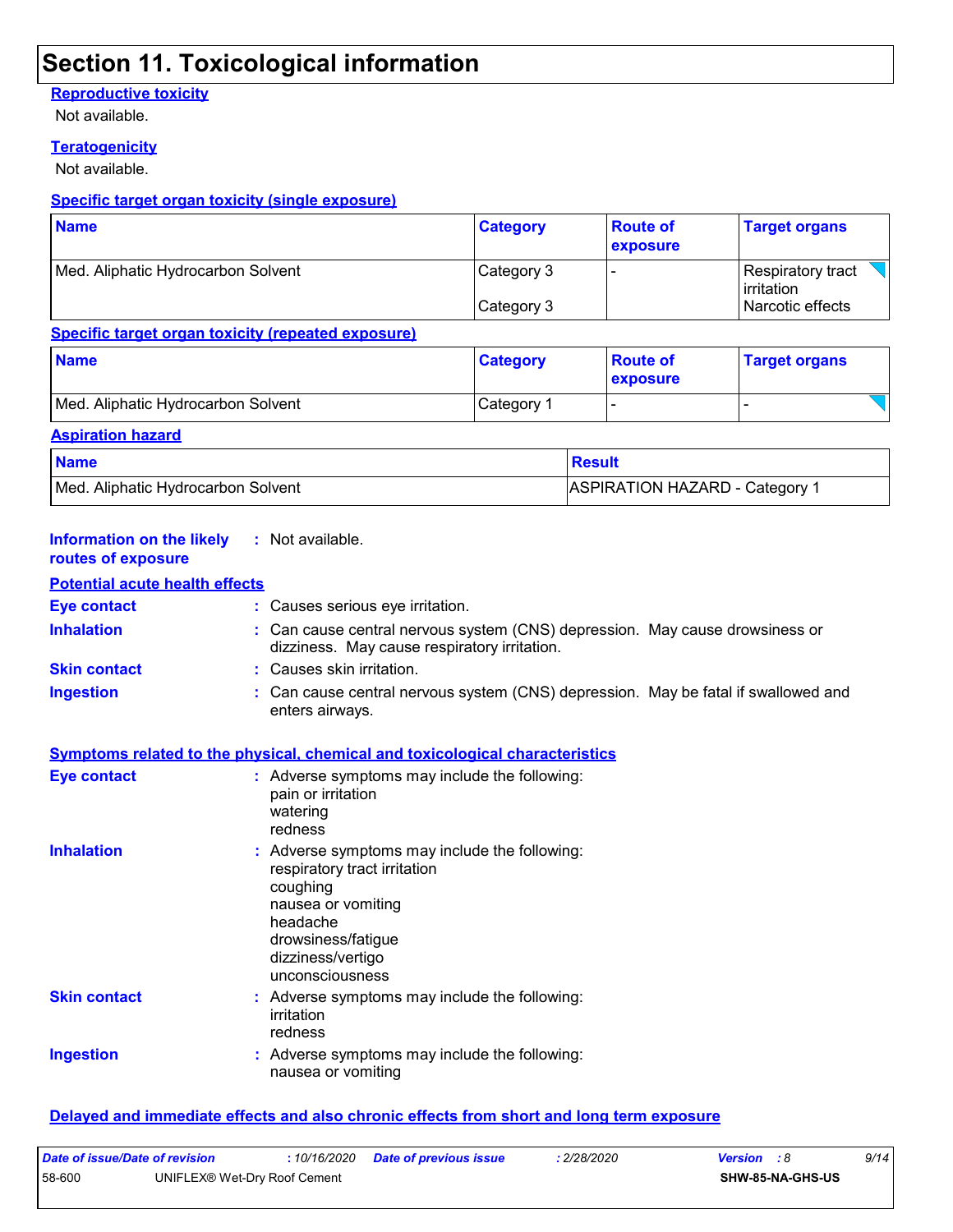### **Section 11. Toxicological information**

| <b>Short term exposure</b>                   |                                                                                             |
|----------------------------------------------|---------------------------------------------------------------------------------------------|
| <b>Potential immediate</b><br><b>effects</b> | $:$ Not available.                                                                          |
| <b>Potential delayed effects</b>             | $:$ Not available.                                                                          |
| <b>Long term exposure</b>                    |                                                                                             |
| <b>Potential immediate</b><br><b>effects</b> | $:$ Not available.                                                                          |
| <b>Potential delayed effects</b>             | : Not available.                                                                            |
| <b>Potential chronic health effects</b>      |                                                                                             |
| Not available.                               |                                                                                             |
| <b>General</b>                               | : Causes damage to organs through prolonged or repeated exposure.                           |
| <b>Carcinogenicity</b>                       | : Suspected of causing cancer. Risk of cancer depends on duration and level of<br>exposure. |
| <b>Mutagenicity</b>                          | : No known significant effects or critical hazards.                                         |
| <b>Teratogenicity</b>                        | : No known significant effects or critical hazards.                                         |
| <b>Developmental effects</b>                 | : No known significant effects or critical hazards.                                         |
| <b>Fertility effects</b>                     | : No known significant effects or critical hazards.                                         |

#### **Numerical measures of toxicity**

#### **Acute toxicity estimates**

| <b>Route</b> | <b>ATE value</b> |
|--------------|------------------|
| Oral         | 34000.52 mg/kg   |

### **Section 12. Ecological information**

#### **Toxicity**

Not available.

#### **Persistence and degradability**

Not available.

#### **Bioaccumulative potential**

Not available.

#### **Mobility in soil**

**Soil/water partition coefficient (Koc)** 

**:** Not available.

**Other adverse effects** : No known significant effects or critical hazards.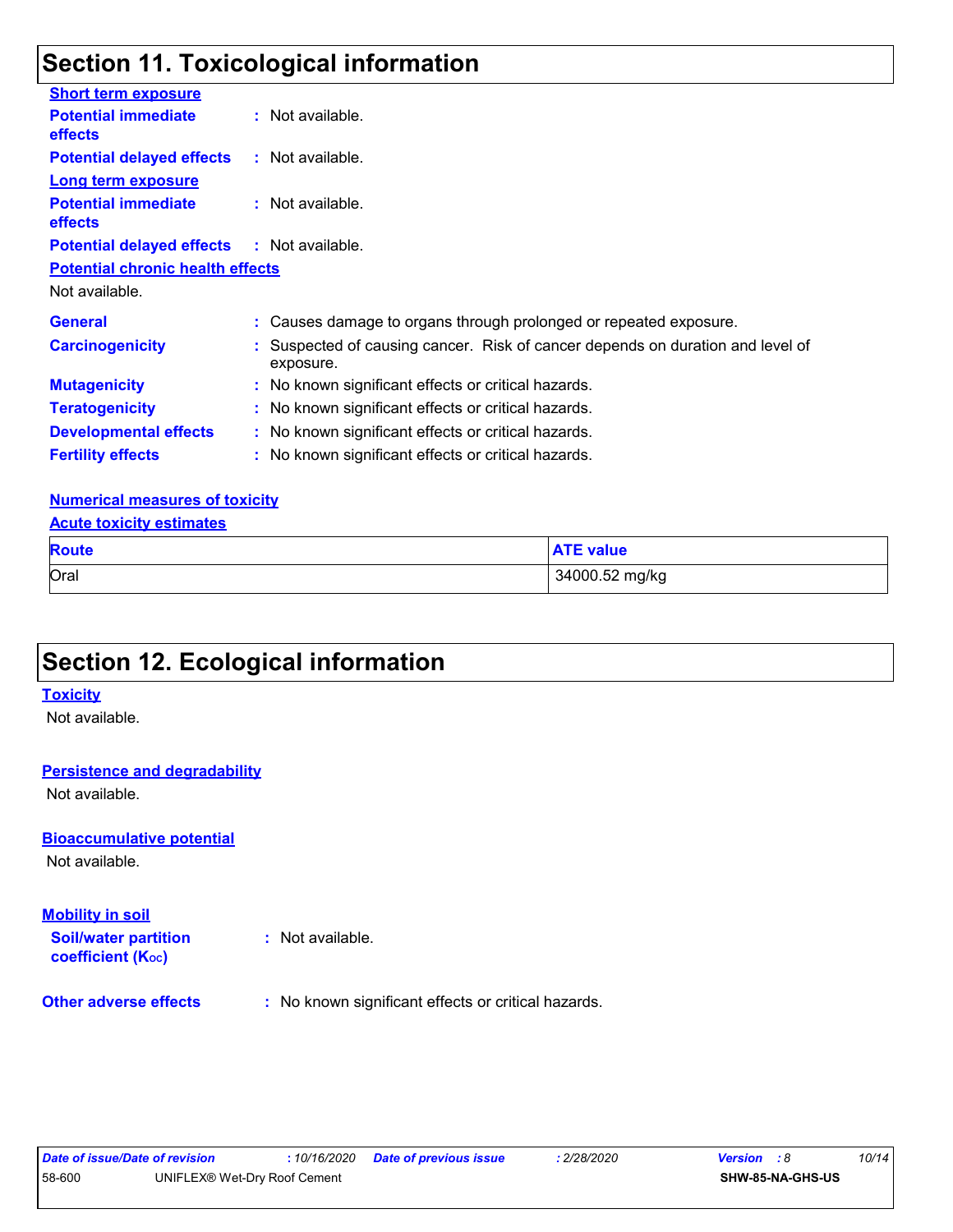### **Section 13. Disposal considerations**

#### **Disposal methods :**

The generation of waste should be avoided or minimized wherever possible. Disposal of this product, solutions and any by-products should at all times comply with the requirements of environmental protection and waste disposal legislation and any regional local authority requirements. Dispose of surplus and non-recyclable products via a licensed waste disposal contractor. Waste should not be disposed of untreated to the sewer unless fully compliant with the requirements of all authorities with jurisdiction. Waste packaging should be recycled. Incineration or landfill should only be considered when recycling is not feasible. This material and its container must be disposed of in a safe way. Care should be taken when handling emptied containers that have not been cleaned or rinsed out. Empty containers or liners may retain some product residues. Vapor from product residues may create a highly flammable or explosive atmosphere inside the container. Do not cut, weld or grind used containers unless they have been cleaned thoroughly internally. Avoid dispersal of spilled material and runoff and contact with soil, waterways, drains and sewers.

### **Section 14. Transport information**

|                                         | <b>DOT</b><br><b>Classification</b>                                                                                                                                                                                                    | <b>TDG</b><br><b>Classification</b>                                                                                                                 | <b>Mexico</b><br><b>Classification</b>                                            | <b>IATA</b>                                                                                                                   | <b>IMDG</b>                                                                                                                                                         |
|-----------------------------------------|----------------------------------------------------------------------------------------------------------------------------------------------------------------------------------------------------------------------------------------|-----------------------------------------------------------------------------------------------------------------------------------------------------|-----------------------------------------------------------------------------------|-------------------------------------------------------------------------------------------------------------------------------|---------------------------------------------------------------------------------------------------------------------------------------------------------------------|
| <b>UN number</b>                        | <b>UN1993</b>                                                                                                                                                                                                                          | <b>UN1993</b>                                                                                                                                       | <b>UN1993</b>                                                                     | <b>UN1993</b>                                                                                                                 | <b>UN1993</b>                                                                                                                                                       |
| <b>UN proper</b><br>shipping name       | <b>FLAMMABLE</b><br>LIQUIDS, N.O.S.<br>(Med. Aliphatic<br>Hydrocarbon<br>Solvent)                                                                                                                                                      | <b>FLAMMABLE</b><br>LIQUIDS, N.O.S.<br>(Med. Aliphatic<br>Hydrocarbon<br>Solvent)                                                                   | <b>FLAMMABLE</b><br>LIQUIDS, N.O.S.<br>(Med. Aliphatic<br>Hydrocarbon<br>Solvent) | <b>FLAMMABLE</b><br>LIQUIDS, N.O.S.<br>(Med. Aliphatic<br>Hydrocarbon<br>Solvent)                                             | <b>FLAMMABLE</b><br>LIQUIDS, N.O.S.<br>(Med. Aliphatic<br>Hydrocarbon<br>Solvent). Marine<br>pollutant (Med.<br>Aliphatic<br>Hydrocarbon<br>Solvent, Amine<br>Salt) |
| <b>Transport</b><br>hazard class(es)    | $\overline{3}$                                                                                                                                                                                                                         | $\mathbf{3}$                                                                                                                                        | 3                                                                                 | 3                                                                                                                             | 3                                                                                                                                                                   |
| <b>Packing group</b>                    | III                                                                                                                                                                                                                                    | III                                                                                                                                                 | $\ensuremath{\mathsf{III}}\xspace$                                                | III                                                                                                                           | III                                                                                                                                                                 |
| <b>Environmental</b><br>hazards         | No.                                                                                                                                                                                                                                    | No.                                                                                                                                                 | No.                                                                               | Yes. The<br>environmentally<br>hazardous<br>substance mark<br>is not required.                                                | Yes.                                                                                                                                                                |
| <b>Additional</b><br><b>information</b> | This product may<br>be re-classified as<br>"Combustible<br>Liquid," unless<br>transported by<br>vessel or aircraft.<br>Non-bulk<br>packages (less<br>than or equal to<br>119 gal) of<br>combustible<br>liquids are not<br>regulated as | Product classified<br>as per the<br>following sections<br>of the<br>Transportation of<br>Dangerous Goods<br>Regulations:<br>2.18-2.19 (Class<br>3). |                                                                                   | The<br>environmentally<br>hazardous<br>substance mark<br>may appear if<br>required by other<br>transportation<br>regulations. | The marine<br>pollutant mark is<br>not required when<br>transported in<br>sizes of ≤5 L or ≤5<br>kg.<br><b>Emergency</b><br>schedules F-E, S-<br>E                  |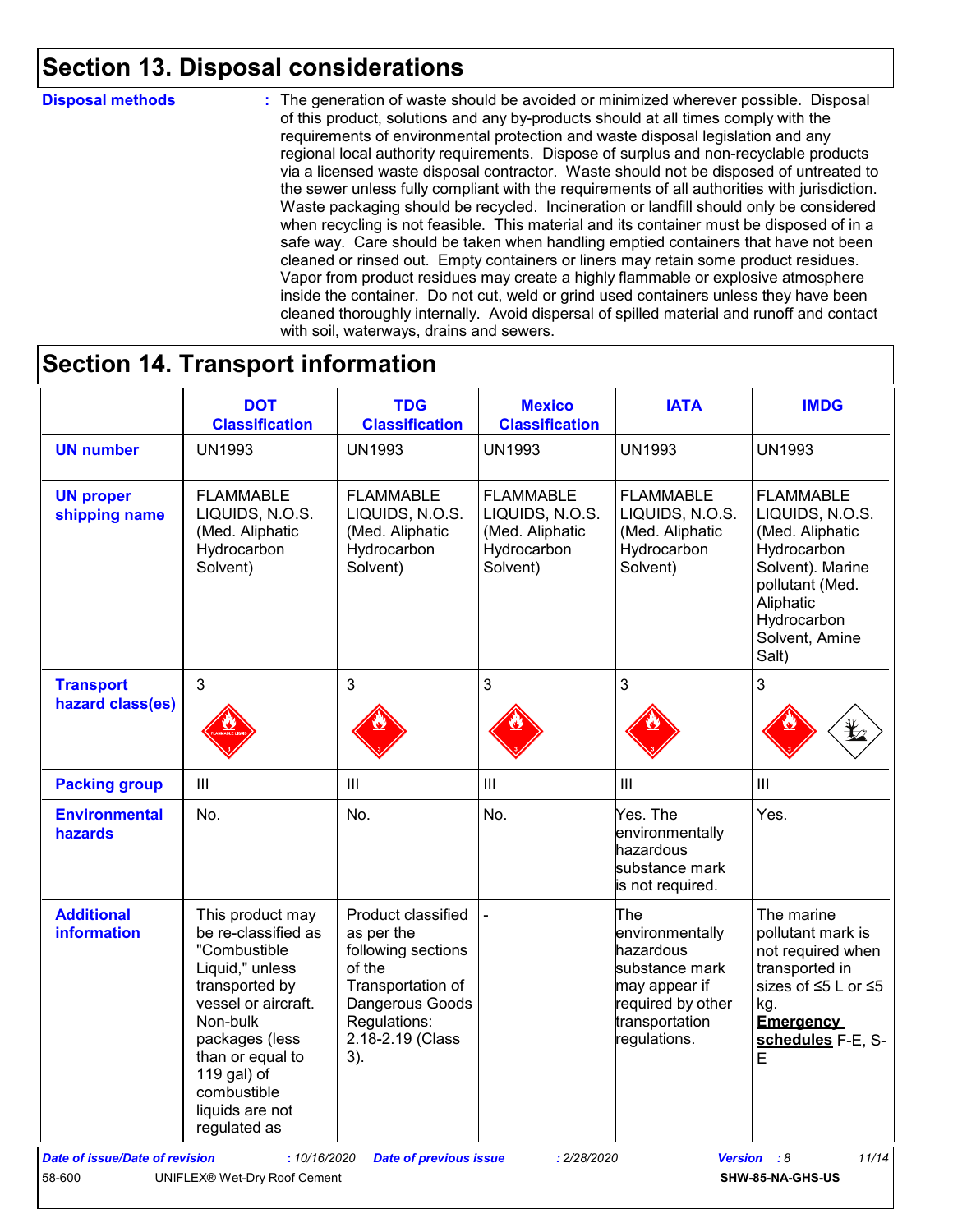| <b>Section 14. Transport information</b>                        |                         |                             |                                                                                                                                                                                                                                                                                                                                                                                                                                                                                                                                                                                             |                                                                                      |
|-----------------------------------------------------------------|-------------------------|-----------------------------|---------------------------------------------------------------------------------------------------------------------------------------------------------------------------------------------------------------------------------------------------------------------------------------------------------------------------------------------------------------------------------------------------------------------------------------------------------------------------------------------------------------------------------------------------------------------------------------------|--------------------------------------------------------------------------------------|
|                                                                 | hazardous<br>materials. |                             |                                                                                                                                                                                                                                                                                                                                                                                                                                                                                                                                                                                             |                                                                                      |
|                                                                 | <b>ERG No.</b>          | <b>ERG No.</b>              | <b>ERG No.</b>                                                                                                                                                                                                                                                                                                                                                                                                                                                                                                                                                                              |                                                                                      |
|                                                                 | 128                     | 128                         | 128                                                                                                                                                                                                                                                                                                                                                                                                                                                                                                                                                                                         |                                                                                      |
|                                                                 |                         |                             |                                                                                                                                                                                                                                                                                                                                                                                                                                                                                                                                                                                             |                                                                                      |
|                                                                 |                         |                             |                                                                                                                                                                                                                                                                                                                                                                                                                                                                                                                                                                                             |                                                                                      |
|                                                                 |                         |                             |                                                                                                                                                                                                                                                                                                                                                                                                                                                                                                                                                                                             |                                                                                      |
| <b>Special precautions for user :</b>                           |                         |                             | consider container sizes. The presence of a shipping description for a particular<br>mode of transport (sea, air, etc.), does not indicate that the product is packaged<br>suitably for that mode of transport. All packaging must be reviewed for suitability<br>prior to shipment, and compliance with the applicable regulations is the sole<br>responsibility of the person offering the product for transport. People loading and<br>unloading dangerous goods must be trained on all of the risks deriving from the<br>substances and on all actions in case of emergency situations. | Multi-modal shipping descriptions are provided for informational purposes and do not |
| <b>Transport in bulk according</b><br>to <b>IMO</b> instruments |                         | : Not available.            |                                                                                                                                                                                                                                                                                                                                                                                                                                                                                                                                                                                             |                                                                                      |
|                                                                 |                         | <b>Proper shipping name</b> | : Not available.                                                                                                                                                                                                                                                                                                                                                                                                                                                                                                                                                                            |                                                                                      |

### **Section 15. Regulatory information**

#### **SARA 313**

SARA 313 (40 CFR 372.45) supplier notification can be found on the Environmental Data Sheet.

**California Prop. 65**

Not applicable.

#### **International regulations**

| <b>International lists</b> | Australia inventory (AICS): Not determined.                  |
|----------------------------|--------------------------------------------------------------|
|                            | China inventory (IECSC): Not determined.                     |
|                            | Japan inventory (ENCS): Not determined.                      |
|                            | Japan inventory (ISHL): Not determined.                      |
|                            | Korea inventory (KECI): Not determined.                      |
|                            | New Zealand Inventory of Chemicals (NZIoC): Not determined.  |
|                            | Philippines inventory (PICCS): Not determined.               |
|                            | Taiwan Chemical Substances Inventory (TCSI): Not determined. |
|                            | Thailand inventory: Not determined.                          |
|                            | Turkey inventory: Not determined.                            |
|                            | Vietnam inventory: Not determined.                           |

### **Section 16. Other information**

**Hazardous Material Information System (U.S.A.)**



**The customer is responsible for determining the PPE code for this material. For more information on HMIS® Personal Protective Equipment (PPE) codes, consult the HMIS® Implementation Manual.**